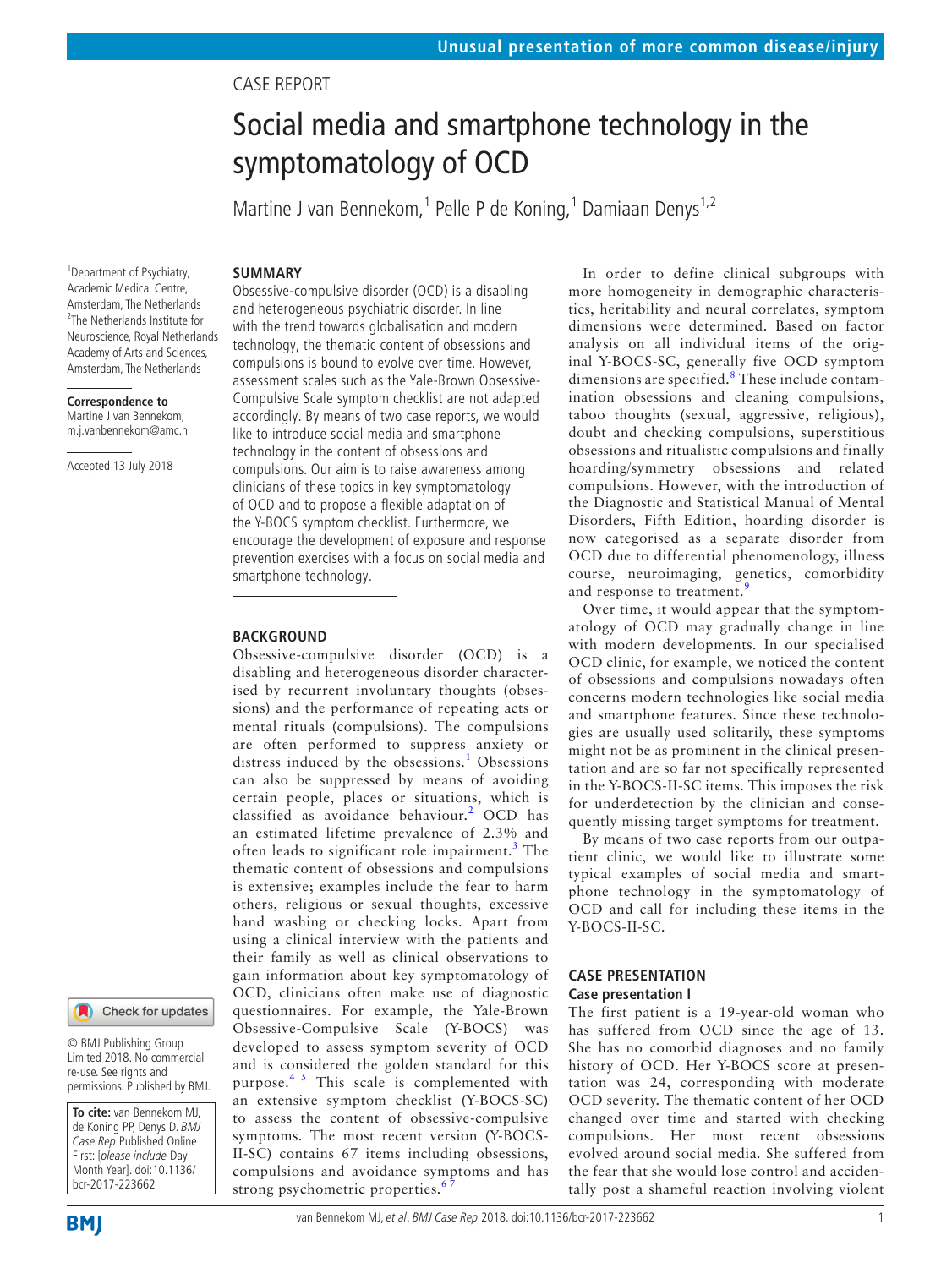or sexual content to a post or a picture on Facebook or Instagram. She was also afraid to post an inappropriate icon, for example, a 'like' or 'heart', on a sad story. Furthermore, she feared someone would accidentally post a shameful picture of her on Snapchat. Her worst-case scenario was rejection by others and her being completely alone because of the shameful content on social media. She compulsively scrolled through the reactions to a post on Facebook or Instagram to check if she posted a reaction or an icon. She also asked her family members for confirmation to check if they posted pictures of her on Snapchat. She spent 4–5 hours a day on her obsessions and compulsions. Despite the consequences, she still liked to use social media in order to be updated on the lives of her friends. However, when an important event was coming up, like an exam, she would avoid using social media to be able to focus entirely on the upcoming event.

#### **Case presentation II**

The second patient is a 22-year-old woman who has suffered from OCD from the age of 14. She did not have any comorbid diagnoses and no family history of OCD. Her Y-BOCS score at presentation was 34, corresponding with severe OCD. Her complaints started with the obsession that she might have accidentally entered something on the internet that would be shameful or make her a bad person, like naked pictures. Her obsessions were followed by her making screen recordings of time spent on the internet, so she could check afterwards whether or not she posted something shameful. Over time, another obsession evolved around the insecurity that she had accidentally ordered other people to commit a crime. She took screen recordings to check if she ordered other people to commit a crime by means of a digital message. Furthermore, she started recording herself using her mobile phone camera in order to check if she did not tell anyone on the street to commit a crime. At the end of every day she urged her father to scroll through all the movies for confirmation. While the potential to inappropriately use the internet and social media had caused her suffering, she also enjoyed using these new technologies. Therefore, she did not want to get rid of her mobile phone or social media profile. She described her smartphone and her laptop computer both as her biggest friends and worst enemies.

### **Outcome and follow-up**

The first patient was treated with sertraline in a dose of 200 mg, on which she reported an improved ability to distance herself from her obsessions. She currently attends a cognitive behavioural therapy (CBT) group directed at OCD. In this CBT group, patients with OCD are treated according to the core principles and recent developments in CBT for OCD.[10](#page-2-7) Exercises for the first patient include exposure by scrolling with her left hand and reading posts while her hand hangs closely above the screen to increase the likelihood of pressing an icon or typing a reaction and response prevention by not checking afterwards if she posted a reaction.

The second patient was treated with escitalopram 20 mg followed by the CBT group directed at OCD. This led to a complete remission of her symptoms. Her Y-BOCS score decreased from 34 to 7. In her CBT, she had to reduce the compulsive filming and perform behavioural experiments like ordering people to commit a crime. She indicated the exposure exercises and setting clear goals helped the most in the reduction of her symptoms.

#### **Discussion**

To our knowledge, this is the first case series to illustrate how social media and smartphone technology can be part of the key symptomatology of OCD. The fear of losing control while entering search terms or reactions to posts on social media was an obsession in both these patients. The second patient used smartphone technology (constant filming, screen recording) to conduct her compulsions. The first patient regularly ignored her social media profiles in order to be able to focus on important upcoming events, which can be categorised under avoidance behaviour. Therefore, these topics can be involved in obsessions, compulsions and avoidance symptoms.

Although no related case reports were found, several studies reported an association between problematic internet use and OCD symptoms.<sup>11 12</sup> In a large cross-sectional online survey conducted by Andreassen *et al*, a positive correlation between OCD symptoms and both excessive use of social media and online video gaming was found.<sup>[11](#page-2-8)</sup> No further explanation on this correlation was investigated in this survey. The study was limited by the use of self-assessment scales instead of clinician-rated questionnaires. Additionally, we identified a study on the potential relation between OCD symptom dimensions and cyberchondria.<sup>13</sup> The latter refers to excessive use of online search engines to look for medical information driven by concerns about physical health. In a cross-sectional study, Norr *et al* found positive correlations between both the contamination/cleaning and checking dimensions and cyberchondria. A possibile explanation for these correlations is subjects using the online search engines compulsively to neutralise distress associated with obsessions about physical contamination or potential physical harm. Limitations of this study included the use of a community instead of a clinical sample and again the use of self-assessment scales.

Over time, modern technologies have provided us with endless possibilities to collect information and to stay in touch with our social network all day. Although this is usually seen as progress and improvement, it also raises questions about privacy and losing control over all the content that is entered into the digital world. It seems these issues can trigger a sense of extreme uncertainty, discomfort or anxiety in patients with OCD. Because these obsessions and compulsions largely exist in the digital world, they could be underestimated and harder to detect by clinicians. Therefore, with this case series, we hope to raise awareness among clinicians that these items can be part of the key symptomatology of OCD. It would be useful to add obsessions, compulsions and avoidance behaviours related to social media or smartphone technology to the Y-BOCS-II-SC. Based on this case series, the related items can be categorised under obsessions (fear of entering or posting something embarrassing), compulsions (checking digital behaviour) and avoidance symptoms (avoiding social media activities). After adding these items, psychometric properties of the scale would have to be reinvestigated. The inclusion of social media and smartphone technology items to the YBOCS-II-SC will assist the clinician in being cognizant of these potential symptoms and in setting suitable targets for treatment. In CBT, when composing a cognitive case conceptualisation, personalised exposure exercises and behavioural experiments related to these novel technologies can be added. These days, patients have unlimited access to their smartphones and social media